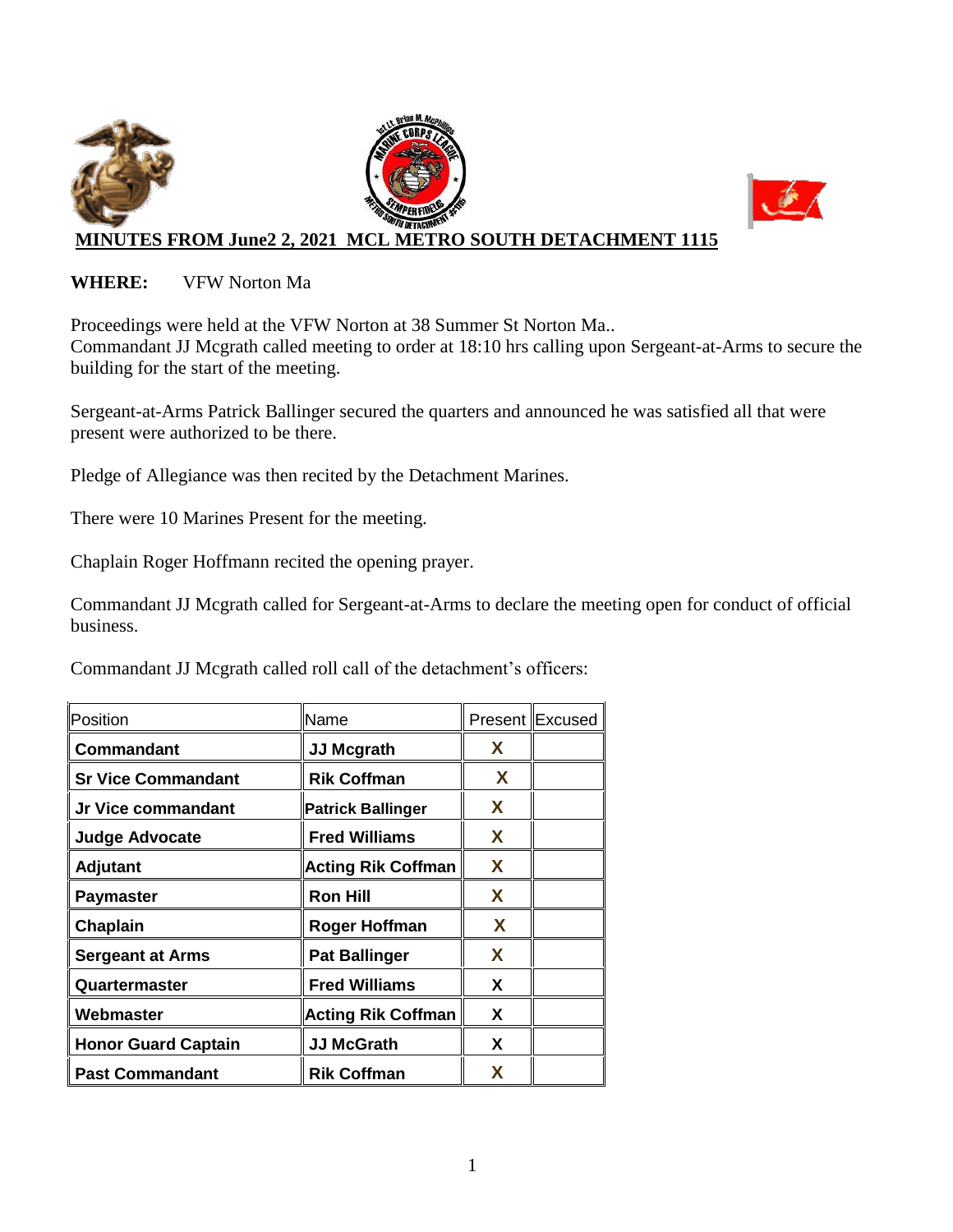# New Members

• No new membersapplications.

## Correspondence 7

- Reminder from state commandant regarding state convention.
- Cape cod Commandant notices of burial for Marine Blount.

## Sickness 9

Jim Long's wife doing ok Micaila's ex husband's uncle died.

## Reports 6, 8, 10

- Minutes available for November 4 2020, motion made to accept, seconded and passed
- Paymaster report available, balance \$3,614.44.
- Chaplain mentioned rituals and honors.

#### **OLD BUSINESS: Standing committees 11/12:**

#### HONOR GUARD

• Report made by Roger/JJ.

#### QUARTERNASTER

• Report made by Fred

#### Birthday Ball

• Cancelled

#### Scholarship

• Brendan Cross selected scholarship winner from Oliver Ames High for \$400

#### Fund Raiser

- November  $5<sup>th</sup>$  annual car show, \$300 needed for beverages, motion made and passed
- Marine roses at super market to be determined

#### **UNFINISHED BUSINESS 13:**